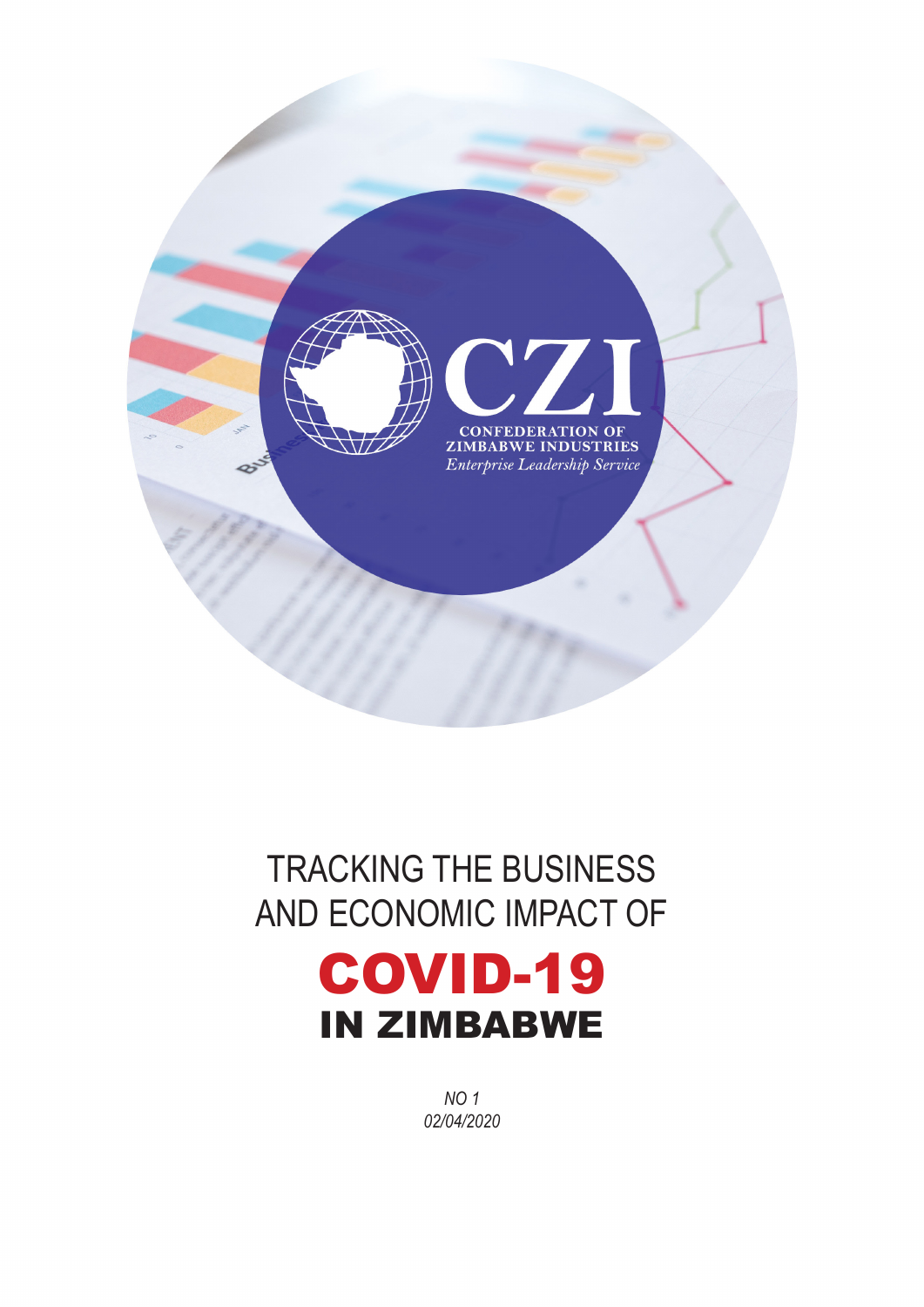## COVID 19 THE GLOBAL PANDEMIC

The Covid-19 pandemic which originated in Wuhan Province in China has ravaged the whole world through morbidity and mortality, notwithstanding the socio economic implications of the pandemic on global economies. The disease is highly contagious knowing no barriers and in response countries have responded by locking down their economies. This has affected trade and investment, thereby disrupting global supply chains with downstream effects on value addition and the local economy has not been spared of Covid-19 effects.

## WEEKLY COVID19 ASSESSMENT

In order to assess the impact of the pandemic on the manufacturing sector, CZI is carrying out a weekly snap survey of the local industry. The study covers the period between 25 March 2020 to 30 March 2020 and responses were received from firms in the following sectors;



The government ordered a national lockdown in order to combat the spread of the disease, Covid-19. The effects of the lockdown are not captured in this current snap survey but will be captured in subsequent weekly surveys which will follow. Below is a synopsis of the results of the survey on the impact of the pandemic on business operations.

#### ACCESS TO MARKETS

COVID19 has resulted in major market disruptions for the local industry. Eighty eight percent of the companies surveyed were affected as they are failing to access both source and export markets. Only 12 percent stated that they have not yet been affected by the pandemic.



#### **Impact of Lack of Access to Markets**

- *• Limited access to international markets because of lockdown.*
- *• Cannot meet local demand because of shortage of raw materials since source markets are closed.*
- *• Reduced demand due to closure of schools*
- *• Revenue streams affected negatively.*
- *• Companies are also experiencing delivery risks.*
- *• Other corporates have not experienced any negative impact from the Covid-19 pandemic so far.*

#### IMPACT ON SUPPLY CHAINS

Supply chains have been disrupted by this global pandemic, as countries are closing their borders and going into national lockdowns in a bid to try and contain the COVID19 pandemic which has resulted in more than 100000 deaths globally. The local industry was not spared as the snap survey results showed that 81 percent of the surveyed firms experienced supply chain disruptions. This has affected raw materials supply which is need to keep industry rolling.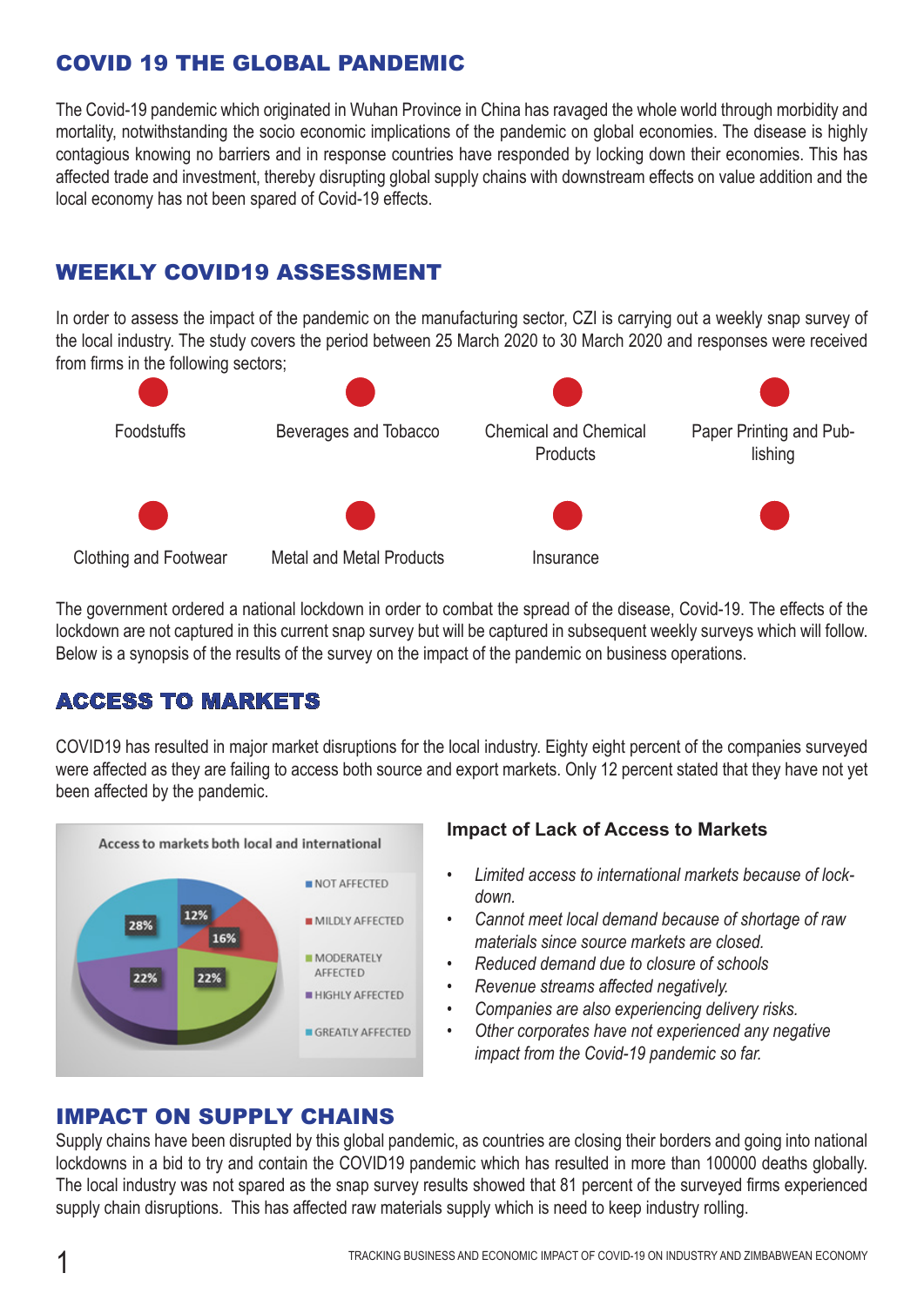## IMPACT OF COVID19 ON LOCAL AND INTERNATIONAL SUPPLY **CHAINS**



- *• Supplies are limited because of lockdown in source markets.*
- *• Sudden increase in local and external demand for pharmaceuticals has affected efficiency of supply chains.*
- *• The South African lockdown has had major impact in terms of raw material supply.*

## IMPACT ON EMPLOYMENT AND EMPLOYEES

Human capital is of paramount importance for the successful operation of industry. As a result of the COVID19 pandemic employees and employers have been greatly affected. The graph below shows how employees have been affected by the global pandemic. Sixteen percent of the surveyed firms stated that they have sent employees on unpaid leave which is detrimental to employees' welfare since the majority live on hand to mouth. However, with some of the firms forced to shut down, they cannot afford to pay their employees. This will affect the welfare of the employees with downstream effects on education, health and distribution services. Aggregate demand will be negatively affected by loss of income for the employees which affect industry operations and ultimately economic growth and development. This development has production and welfare effects on employers and employees, and the economy as a whole.

#### IMPACT ON EMPLOYEES



#### **Companies highlighted the following:**

- *• High level employee anxiety due to fear of contracting the corona virus.*
- *• Employees sent on unpaid leave or 50% wages*
- *• Reduced working hours and rotation to reduce overcrowding.*
- *• Non critical staff and those who use public transport not to report for duty.*
- *• Workers are supplied with protective gear and sanitizers.*
- *• Some companies have not experienced absenteeism due to the outbreak of the pandemic*